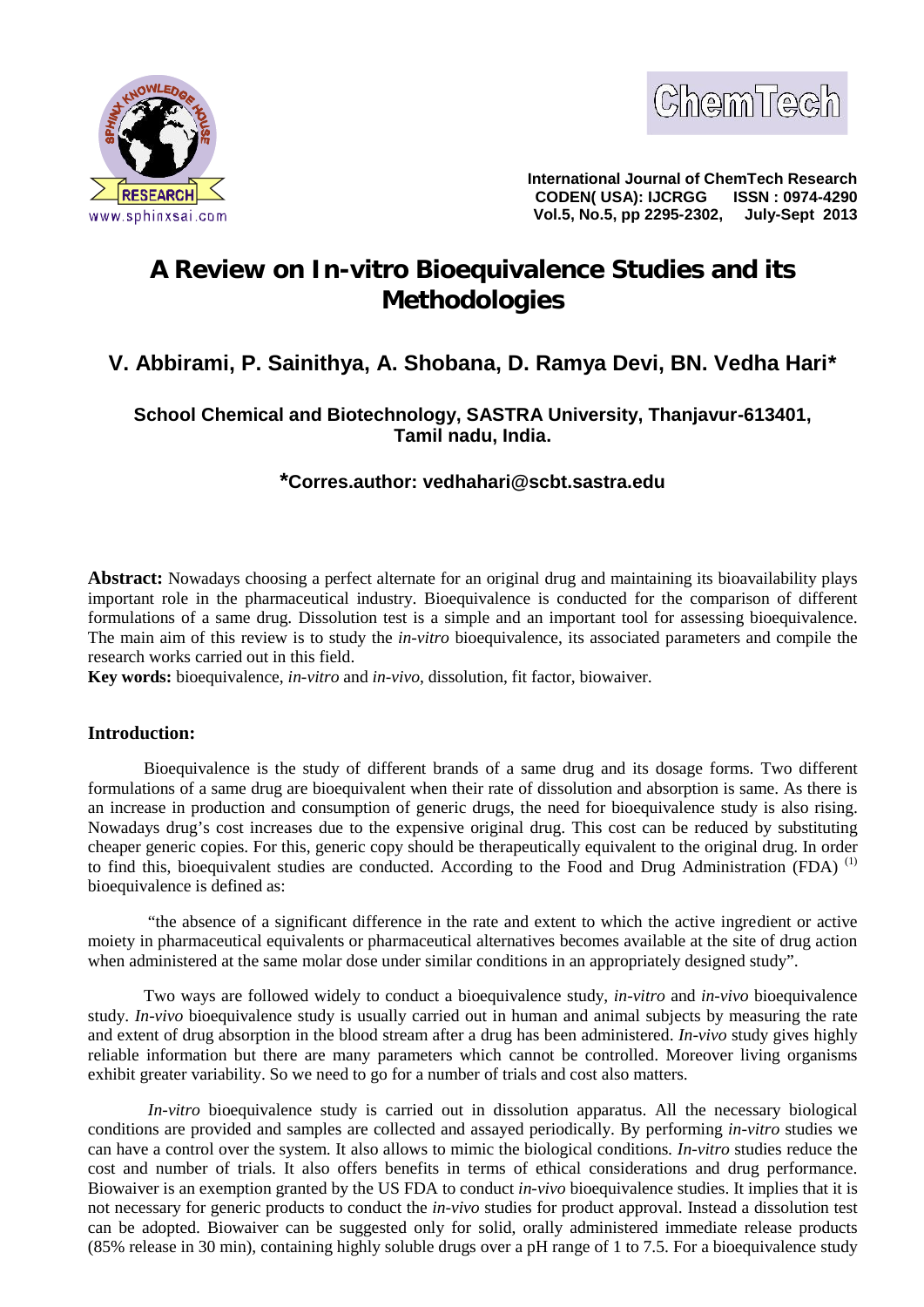of a waiver, the test and reference product should exhibit similar dissolution profile ( $f2 > 50$ ). However, it is not applicable for buccal, sublingual, oral dispersion and modified release formulations. Biowaiver reduces the cost of bringing new products to the market. It has a major advantage in reducing the time for approval of a product.

#### **Tests conducted to study** *in-vitro* **bioequivalence:**

#### **Uniformity of content:**

In order to conduct bioequivalence study it is important to know if there are variations in % content of active ingredients. To check whether a tablet contains a proper amount of drug, % content of drug should be routinely measured. Analysis of drug potency in tablets indicates the presence of drug in dosage form and their stability. The content uniformity test has been included in the monographs for all dosage forms and the samples of tablets are selected and assayed individually. Maximum tablets must have assay content within  $\pm 15\%$  of the declared potency and should not exceed  $\pm 25\%$ . Uniformity of weight ensures consistency of dosage units during compression  $(2)(3)$ .

#### **Weight variation:**

Factors that affect tablet weight includes tooling of the compression machine, head pressure, machine speed and flow properties of the powder. Weight variation is calculated by taking twenty tablets from each brand. An analytical weighing balance is usually used for weighing the tablets. From the mean value average weights for each brand and percentage deviation were calculated. According to pharmacopoeia, not more than two of the individual weights should deviate from the average weight  $(2)(3)$ .

#### **Hardness:**

Hardness test is important as it determines the resistance of the tablet to chipping, abrasion, or breakage during storage, transportation and handling before usage. Space between the upper and lower punches at the time of compression, weight of the material used and pressure applied during compression affect the hardness of the tablet. Different types of apparatus used for measuring hardness are as follows: Monsanto or Stokes hardness tester, Pfizer hardness tester, Strong cob hardness tester and Heberlain or Schleeniger hardness tester  $(2)(3)$ 

#### **Friability:**

 Friability is a phenomenon where surface of tablet is damaged or shows a site of damage due to mechanical shock (2)(3). This test is performed to make sure that the edges of tablet do not break away. Apparatus used is Roche friabilator. Initial weight  $(W_1)$  of randomly chosen 20 tablets is calculated. After subjecting the tablets to the friabilator for 4 min at 25 rpm, the final weight  $(W_2)$  is calculated. % loss is determined using the formula

% Friability = 
$$
((W_1-W_2)/W_1) * 100
$$

#### **Disintegration:**

Disintegration study is important for the evaluation of drug release. To find time taken for the tablets or capsules to completely disintegrate, disintegration test is performed. Earlier in order to find the uniformity of compression characteristics, disintegration test is employed. Nowadays for the optimization of compression characteristics we prefer this test. If disintegration time is too high, the tablet is highly compressed or capsule shell gelatine is not of required quality. If disintegration time is not uniform it results in lack of batch uniformity and batch inconsistency. There are different types of disintegration apparatus for different drugs but principle and construction remains the same. The apparatus consist of basket with six tubes of equal diameter. A wire mesh is fixed to each of these tubes. Reciprocating motor is used for the movement of the basket. The entire assembly is kept immersed in a vessel containing the medium in which the test is carried out  $(2)(3)(4)$ .

#### **Dissolution test:**

The dosage effectiveness depends on the amount of drug dissolving in the body fluids and its absorption into the systemic circulation. Thus it is important to calculate the dissolution rate of a dosage form. In a dissolution apparatus biological conditions are maintained by providing appropriate dissolution media and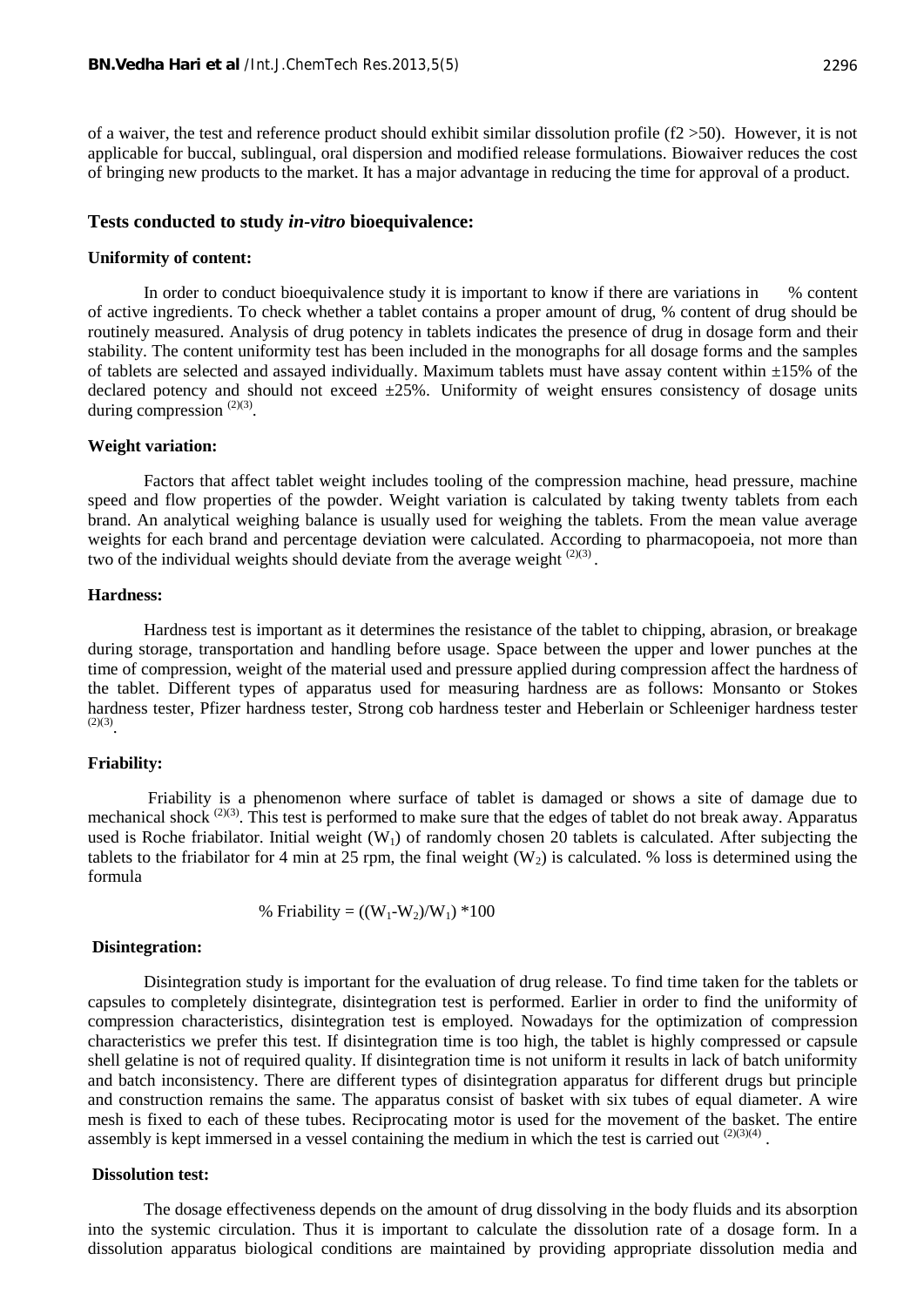temperature with the help of thermostat. Samples are withdrawn at regular intervals. In order to maintain sink conditions an equal amount of media is added. Assays are carried out accordingly. For a successful dissolution test, selection of dissolution media, apparatus and agitation rate plays an important role<sup>(5)</sup>. Dissolution test is conducted for

- Optimization of therapeutic effectiveness during product development and stability assessment.
- Routine assessment of production quality to ensure uniformity between production lots.
- Assessment of 'bioequivalence'.
- Prediction of *in-vivo* availability, i.e. bioavailability (where applicable).

Different types of apparatus are employed for this purpose as per the Pharmacopeia for different dosage forms  $^{(2)(3)(4)}$ . They are given below:

| DISSOLUTION APPARATUS AND DETAIL AS PER USP(3) |                        |                                                 |
|------------------------------------------------|------------------------|-------------------------------------------------|
| <b>APPARATUS</b>                               | <b>NAME</b>            | <b>DRUG PRODUCT</b>                             |
| Apparatus I                                    | Rotating basket        | Tablets                                         |
| Apparatus II                                   | Paddle                 | Tablets. capsules modified drug products        |
| Apparatus III                                  | Reciprocating cylinder | Extended-release drug products.                 |
| Apparatus IV                                   | Flow cell              | Drug products containing low-water-soluble drug |
| Apparatus V                                    | Paddle over disk       | Transdermal drug products.                      |
| Apparatus VI                                   | Cylinder               | Transdermal drug products.                      |
| Apparatus VII                                  | Reciprocating disk     | Extended-release drug products                  |

#### **Analytical parameters:**

According to the Pharmacopoeial limits, the amount of drug dissolution should be more than 80% of the labelled amount during the first 30 min. When the drug dissolution is more than 85% within 15 min, further mathematical evaluations are not necessary. For those that did not meet the criteria mathematical evaluations were used to demonstrate bioequivalence. The mathematical evaluation involves the calculation of fit factor (similarity and dissimilarity factors), dissolution efficiency, correlation coefficient, ANOVA test and Dunnett's test.

## **Fit factor:**

#### **Similarity factor f2:**

For comparison of *in-vitro* dissolution profiles, similarity and difference factors are emphasized by US FDA. As the name specifies, similarity factor  $(f_2)$  stresses on the comparison of closeness of two comparative formulations. The  $f_2$  parameter is commonly used to establish similarity of two dissolution profiles .The FDA defines Similarity factor as " the logarithmic reciprocal square root transformation of one plus the mean squared (the average sum of squares) differences of drug percent dissolved between the test and the reference products". The formula to find similarity factor is as follows  $(6)$ :

$$
f_2 = 50 + \log \{ [1 + (1/n)_{t=1} * n (R_t-T_t)^2]^{-0.5} \times 100 \}
$$

 $R_t$  and  $T_t$  are the cumulative percentage dissolved at each of the selected n time points of the reference and test product respectively. Two profiles are considered to be same when  $f_2=100$ .  $f_2$  value results in 50 at an average difference of 10% for all measured time points.  $f_2$  value between 50-100 indicates similarity between two dissolution profiles. In other words if difference at each sampling time is less than or equal to  $10\%$  f<sub>2</sub> value will be between 50 and 100. Therefore, a quick way to establish similarly of two profiles is to see if differences in dissolution results at each sampling time are less than 10%. The limit of 50-100 range for  $f_2$  may be in conflict with the commonly accepted pharmacopoeia (e.g. USP) standards, where the acceptable deviation is significantly higher than 10%.  $f_2$  is suggested for evaluating products with formulation and to find out whether there exists any manufacturing differences.  $f_2$  is 100 when two comparative groups of reference and test are identical.  $F_2$  becomes zero as the dissimilarity increases<sup>(7)</sup>.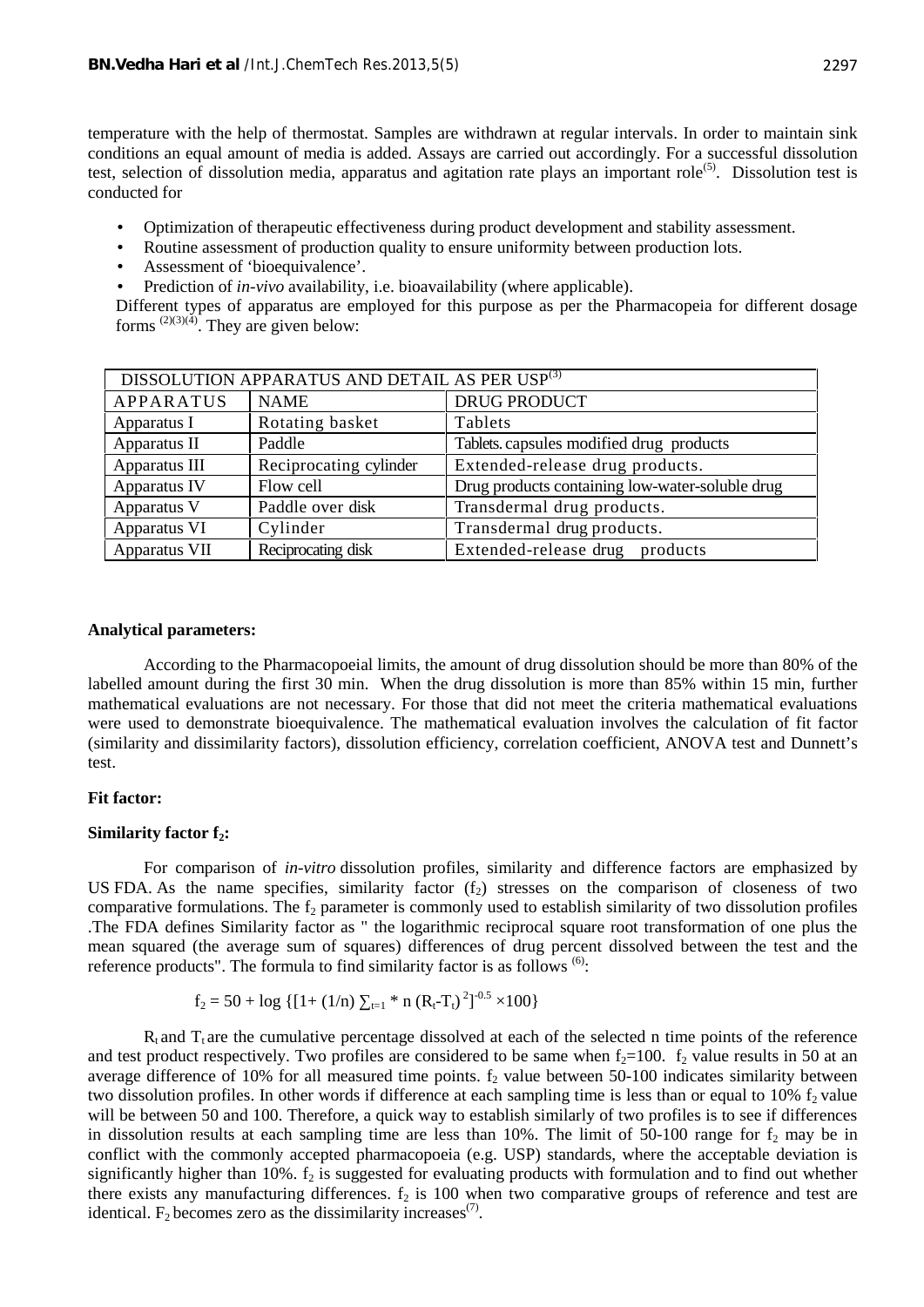#### **Dissimilarity factor (f1):**

Dissimilarity factor focuses on the difference in percent dissolved between reference and test at various time intervals. Therefore the factors directly compare the difference between percent drug dissolved per unit time for a test and a reference product.  $f_1$  factor is used to calculate the approximate % error in drug release profile.  $f_1$  should be between 0 and 15. Dissimilarity factor  $f_1$  is given as <sup>(6)</sup>

$$
f_1 = \left\{ \left[ \begin{array}{cc} \mathbf{1}_{t=1}^n | \mathbf{R}_t - \mathbf{T}_t | \end{array} \right] / \left[ \begin{array}{cc} \mathbf{1}_{t=1}^n \mathbf{R}_t \end{array} \right] \right\} \times 100.
$$

The criteria stated by US FDA $^{(1)}$  for dissolution profile are as follows:

1. The dissolution profiles can be compared only when the number of dissolution unit used is equal to or greater than 12.  $f_2$  should be computed from average mean dissolution data of 12 units.

2. For accurate calculation of similarity factor, statistical approach of establishment of confidence intervals to determine whether the reference and test are statistically significant or not may be used.

3. The dissolution conditions should be identical for both reference and test products like the strength of dosage form, test time intervals, temperature, rpm, total test time etc.

4. The literature also states to consider only one time after 85% dissolution of product, since f<sub>2</sub> values are sensitive to number of dissolution time points.

5. For rapid dissolving products, that may dissolve 85% in 15 minutes, comparison of dissolution profiles is not mandatory.

6. Similarity factor of 50-100 ensures sameness of two products.

7. Difference factor of 0-15 ensures minor difference between two products.

Therefore prior to *in-vivo* study, comparison of *in-vitro* dissolution profiles using fit factors may be the promising surrogate. Though calculating Similarity factor for comparison of dissolution profile is important, it didn't account the issue of variability in dissolution data<sup>(8)</sup>. These methods are useful in formulation development also.

### **Dissolution efficiency:**

Dissolution efficiency is the area under the dissolution curve within a time range  $(t_1 - t_2)$  expressed as a percentage of the dissolution curve at maximum dissolution  $Y_{100}$ , over the same time frame  $^{(9)}$ .

$$
DE = \frac{\int_0^T Y \, dt}{Y100 \times T} \times 100\%
$$

#### **Research articles related to** *in-vitro* **bioequivalence studies:**

In the paper published by Tanjinatus Shams *et al.*, <sup>(10)</sup> ten generic Atorvastatin tablets (10 mg tablets coded from A to J) from different manufacturers were used for the *in-vitro* bioequivalence study*. In-vitro* drug diffusion study was also carried out for brand A and D. For this study, Atorvastatin solution in methanol and Atorvastatin dispersed in water were compared. Brand C and E did not comply uniformity of weight test. From dissolution profile, both brand to brand and within a brand variations were observed. From the *in-vitro* diffusion study it was found that membrane permeability rate was proportional to the *in-vitro* dissolution rate. Brand D whose *in-vitro* dissolution rate was higher passed the membrane quickly. From the calculation of fit factor it was found that all brands are similar with brand D and can be used interchangeably. Brand D showed high dissolution efficiency. Dissolution efficiency of B, C, I and H are more or less similar to brand D and can be considered as interchangeable.

C.O. Esimonea *et al.,* published a paper on i*n-vitro* bioequivalence study of nine brands of Artesunate tablets marketed in Nigeria (11). In this paper eight brands of Artesunate tablet was compared with reference drug  $(AT<sub>1</sub>$  to  $AT<sub>8</sub>$  and  $AT<sub>9</sub>$  is ref). The paper aims at studying the comparison of  $T<sub>50</sub>$  (50% dissolution time),  $T<sub>90</sub>$  (90%) dissolution time) and similarity factor  $f<sub>2</sub>$ . Three tests were conducted, crushing, disintegration and dissolution test. Both crushing and disintegration tests were analysed using t test. Dissolution media used was SIF. Four brands,  $AT_5$ ,  $AT_6$ ,  $AT_7$  and  $AT_8$  exhibited more than 90% dissolution in less than 10 min where as  $AT_1$ ,  $AT_2$ ,  $AT_3$ ,  $AT_4$  and the innovator drug,  $AT_9$  dissolution rate was less than 85% so further mathematical evaluation was conducted for these five brands to demonstrate bioequivalence. The  $T_{50}$  and  $T_{90}$  values of  $AT_2$ ,  $AT_3$ ,  $AT_4$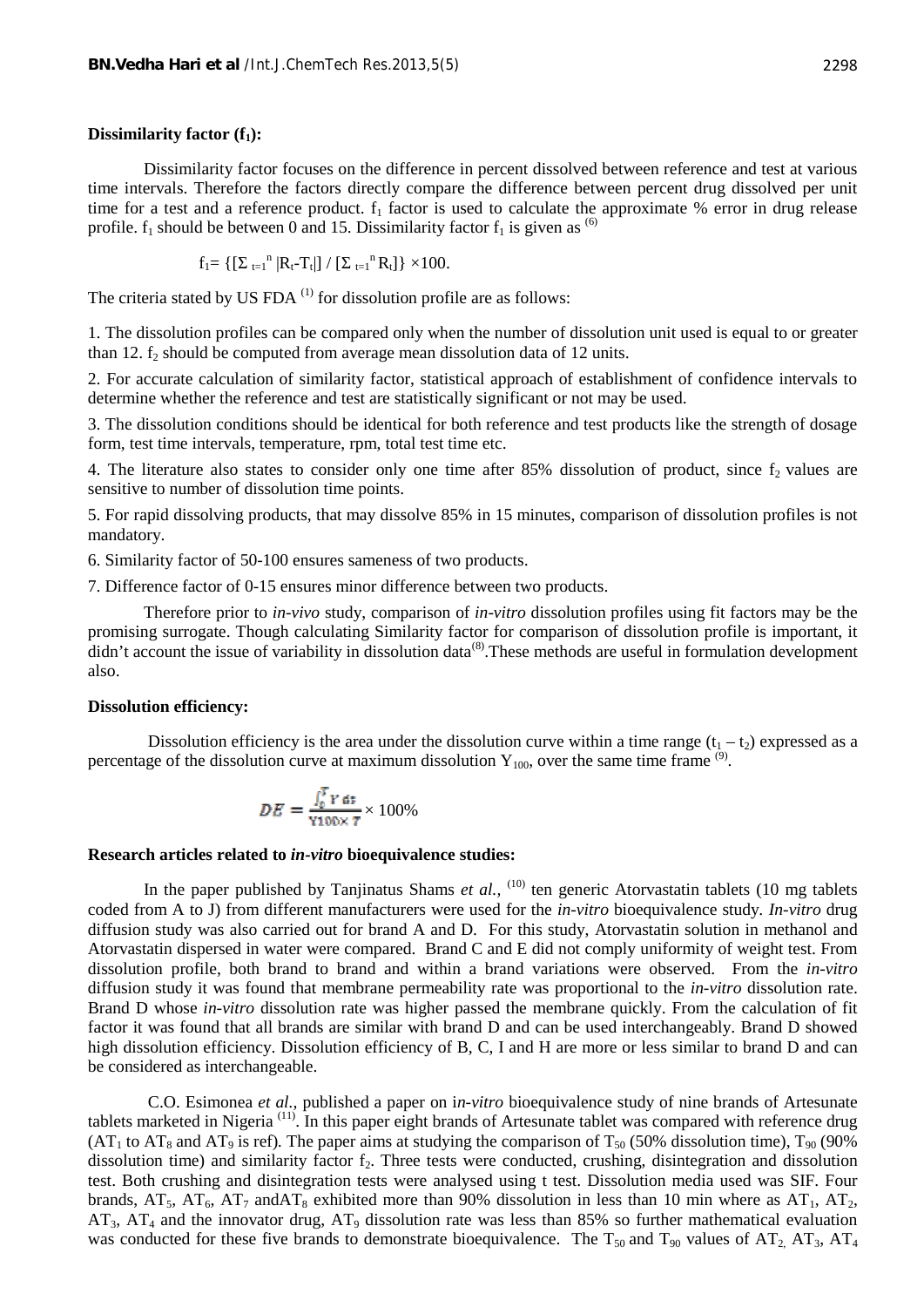and  $AT_9$  were similar.  $AT_1$  had a  $T_{50}$  value of 30 min and for  $T_{90}$  it was greater than 120 min. this indicates poor dissolution, hence poor bio availability of  $AT_1$ . Based on the calculated similarity factor  $AT_2$ ,  $AT_3$  and  $AT_4$  were bioequivalent with  $AT_9$ .  $AT_5$ ,  $AT_6$ ,  $AT_7$  and  $AT_8$  can be interchanged in clinical settings. The disintegration time of  $AT_3$  was found to be low but it gave a high dissolution rate. Except  $AT_1$  other brands showed good bioequivalence and hence good bio availability

H.N.Tense and M.A.Ibrahim studied *in-vitro* bio equivalence of different brands of Chloroquine phosphate syrup commercially available in Nigeria (12). Five brands of immediate release Chloroquine phosphate syrup were studied. In this paper three tests were conducted. Chloroquine phosphate content was varied. % absorbed vs time profile was found to be more appropriate than concentrate or amount absorbed vs time. Brands 1 and 2 were found to follow first order absorption kinetics while brands 3 and 4 followed zero order kinetics. Brand 5 did not seem to follow either first or second order kinetics. It has been reported that the 5 brands of Chloroquine phosphate syrup are not bioequivalent. This result point out the importance of bioequivalence studies for different brands of the same drug for drug regulatory agencies.

Parvin Zakeri-Milani *et al.*, took eight brands of Metformin tablets for their study <sup>(13)</sup>. They were subjected to various tests to evaluate bioequivalence. Content uniformity, average weight, SD, RSD and acceptance value for each brand were calculated. The requirement for dosage uniformity was met and all drugs were in acceptable value range i.e less than 15%. Dissolution apparatus with paddle type was used as per USP. Media was 900ml phosphate buffer. After 100 fold dilution samples were assayed using UV. The concentration was determined from the calibration curve. All brands except C released 80% of the drug in 30 min.

N. C. Ngwuluka *et al.,* published a paper <sup>(14)</sup> on the *in-vitro* bioequivalence of Ciprofloxain. Six different brands of Ciprofloxacin each 500mg, available in Nigeria were taken for the study. Pure Ciprofloxacin HCl powder was considered as reference. Various tests were conducted to study bioequivalence of Ciprofloxacin. All brands were in accordance with USP specification for assay while brands C, D and F did not meet the BP standard. As per BP uncoated should disintegrate within 15 min and film coated within 30 min. As per USP both uncoated and film should disintegrate within 30 min. Brands A, C, D and E were uncoated while B and F were film coated. Dissolution test, as per USP basket method was employed. B released 92% of drug at 15 min. The amount released by other brands is less than 85%. The percentage dissolved was calculated using one-way analysis of variance (ANOVA) and Dunnett's test. Pair wise comparison of A, C, D and E against B were carried out. Dissolution efficiency was also performed. The dissolution profiles of A and E were found to be similar and most probably bioequivalent to B and can be used interchangeably.

 In this paper *in-vitro* bioequivalence of Sulfisoxazole tablets were published by V.P.Pandey and J.K.Pandit<sup>(15)</sup>. Four fabricated tablet dosage forms (2 chewable type c1 & c2 and two swallow type s1 & s2) of Sulfisoxazole were compared with one commercial tablet (M). Hardness, friability, disintegration, weight variation and dissolution tests were carried out. Though S1 hardness was lower than reference, integration time was almost equal for both, which indicated that hardness was not a control factor. S2 with a slightly higher hardness resulted in an increased disintegration time. S2 was comparable with reference tablet in dissolution characteristic. S1 showed much lower disintegration time than S2.

Ramu.A and Srinivasa Babu published a paper on *in-vitro* evaluation of Glimepride tablets <sup>(16)</sup>. Four brands of Glimepride GM1-GM4 (each of 2mg) were used for this study and 1 pure Glimepride for reference. Various test like weight variation, hardness test, friability test, content of active ingredients, disintegration test and dissolution test were conducted. Dissolution test was performed in a paddle type dissolution apparatus at 50 rpm. This paper made use of three types of dissolution media: 0.1NHCl, pH 7.4 phosphate buffer, 0.5% sodium lauryl sulphate with distilled water. Friability value was found to be less than 1% in all cases. GM2 had greater release rate then other (order: GM2, GM3, GM4, GM1). Drug release was faster in 0.5% SLS with distilled water media. All the dissolution parameters of Glimepride brands were higher than pure drug.

Anagha Joshi *et al.,* published a paper on the effect of alcoholic beverages on sustained release formulations (17). They studied how alcoholic consumption affects the sustained and instant release of Metformin and Diclofenac. Four alcoholic beverages namely Kingfisher strong (500ml) and mild beer (500ml), rum (60ml), 40% alcohol (15ml) were used for this study. Dissolution study was conducted for both drugs. For Metformin, the volume of alcoholic beverage affected the instant release where as sustained release was affected by strength of the alcoholic beverage. Sustained release form of Diclofenac showed a similar release profile. The release of instant release formulation was quicker in Kingfisher strong beer, mild beer, Rum and 40% alcohol then in water. For sustained release formulation, release was faster in 40% alcohol and in rum than in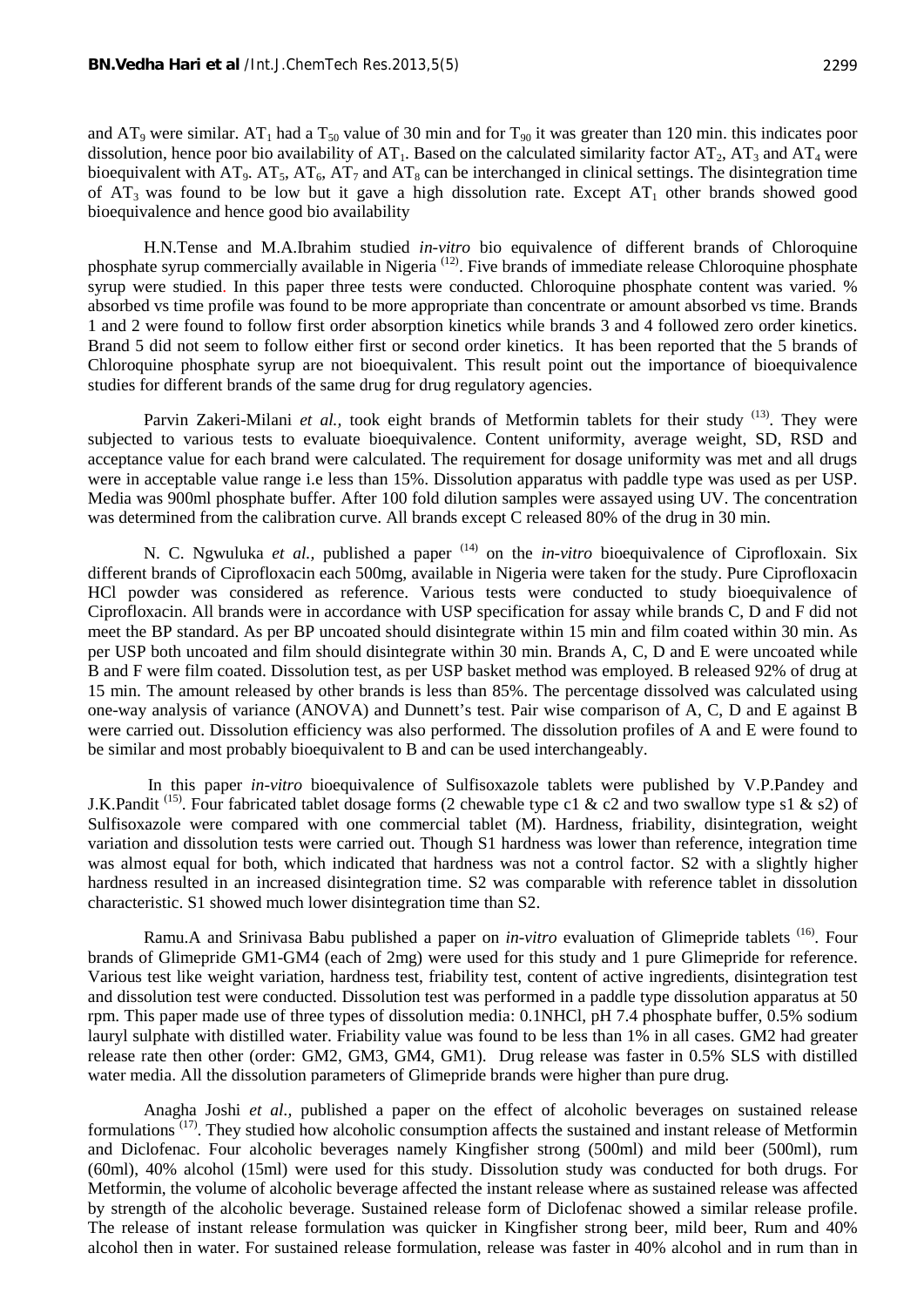water. This study proved that the consumption of alcoholic beverages during treatment with sustained release formulations affects the dissolution profile and leads to some side effects like dose dumping.

Ashraful Islam *et al.,* published a paper on the bioequivalence study of Aceclofenac tablets in two different dissolution media (18). In this paper five brands of Aceclofenac drug each of 100mg is taken and formulated for dissolution study. They were analysed by using UV spectroscopy and HPLC. Assays were performed from which the potency is calculated of the peak area appeared. For assaying 20 tablets were taken and weighed powdered and dissolved. The buffer used to dissolve is phosphate buffer of 100ml at pH6.8.It was shaken for 10min and sonicate d for 5mins.Then the solution was diluted upto 100ml and again diluted to 12mcg/ml. After sonication dissolution test was done using paddle type dissolution tester. Phosphate buffer and sodium lauryl sulphate were used as the dissolution media. HPLC shows positive as it gives similar peak for both standard and sample and it is highly selective. It was observed that the use of 900ml of pH6.8 phosphate buffer at 37+/-0.5 degrees with a paddle speed of 50 rpm for 1hr gives the best result for the formulation of Aceclofenac.

Nifedipine is an important drug used for the treatment of cardiovascular disorder. R. Panchagnula *et al.,* studied the bioequivalence of nine brands of Nifedipine available in Indian market <sup>(19)</sup>. They were designated as N1 to N9. Tests conducted include weight variation, friability, dissolution, assay and hardness. Dissolution study was conducted using paddle type dissolution apparatus. Media used was 900ml phosphate buffer (pH 6.8) which contained 1% SLS. The influence of pH was also studied using different pH levels of pH 2.0, 5.0 and 7.4. Dissolution profile was studied using fit factors and compared with the dissolution profile of NIPER formulation. Results from dissolution studies showed that N1 had a lag of 2hr for initiation of drug release. N6 and N8 showed almost 80% of drug release in 1 hr while N3, N4, N5, N7 and N9 had a sustained release. Only N1 and N7 were subjected to further study. From the dissolution data N1 followed both zero and first order kinetics while N7 followed first order kinetics. Finally it was concluded that N1 and NIPER were superior to other marketed drugs.

Olubukola O. *et al.,* conducted the *in-vitro* equivalence studies of generic Metformin hydrochloride tablets and Propranolol hydrochloride tablets under biowaiver conditions in Lagos State, Nigeria  $(20)$ . The drug samples taken were all conventional, immediate-release, solid oral dosage forms. The innovator products, Inderal for Propranolol hydrochloride 40-mg tablets and Glucophage for Metformin hydrochloride 500-mg tablets were used. Two generic versions of Propranolol hydrochloride 40-mg tablets and four of Metformin hydrochloride 500-mg tablets were used. Propranolol hydrochloride and Metformin hydrochloride were the reference standards. Active contents of generic and innovator brands were assessed as per BP. For the dissolution test the following media was employed: 0.01 N HCl acid (pH 2), phosphate buffer (pH 4.5), and phosphate buffer (pH 6.8). The assay result for samples of Propranolol hydrochloride tablets were within *BP* limits. Propranolol hydrochloride tablets of both the generic and innovator products were rapidly dissolving releasing more than 85% of the labelled amount within 30 min. None of the four brands of Metformin tested met the condition of dissolution of 85% or more within 15 min. But the generic form had over 85% dissolution within 15 min in the three media. Two generic products of Propranolol HCl were compared with the innovator product. For comparison of the dissolution profiles, similarity factor  $(f_2)$  was used. From the  $f_2$  values it was found that all generic samples were not similar to the innovator product. The study concluded by saying that the generic products assessed did not qualify for biowaiver. Therefore *in-vitro* dissolution studies for bioequivalence should be performed for regulatory purposes so that the manufacturers can consider the factors that affect solubility and permeability of their products while formulating them.

Patrico JP *et al.,* published a paper on *in-vitro* dissolution profile of two commercially available iron preparations (21). The paper presented the *in-vitro* dissolution study of two similar commercially available formulations of iron- and folic acid-containing supplements, Folifer® (Bialport – Produtos Farmacêuticos, S.A., Portugal) and Ferroliver<sup>®</sup> (SM Pharma c.a., Venezuela). These two were selected because they had similar amounts of elemental iron. Three dissolution media replicating intestinal juices were used. pH range was from 1.5 to 6.9. The release of iron from each tablet was evaluated over a 4-hour period. Titrations of samples were carried out by treatment with cerium ammonium sulphate in order to determine the rate of iron released under different pH conditions. % of dissolved iron was calculated as a cumulative frequency. Dissolution similarity was evaluated using the  $f_2$  statistic formula. The paper concludes by saying that Folifer<sup>®</sup> releases more iron than Ferroliver<sup>®</sup> and they were not equivalent.

Pharmaceutical evaluation of different brands of Levofloxacin tablets (250 mg) available in local market of Karachi (Pakistan) was studied by Raheela ban *et al.*,<sup>(22)</sup> For this study, six brands of Levofloxacin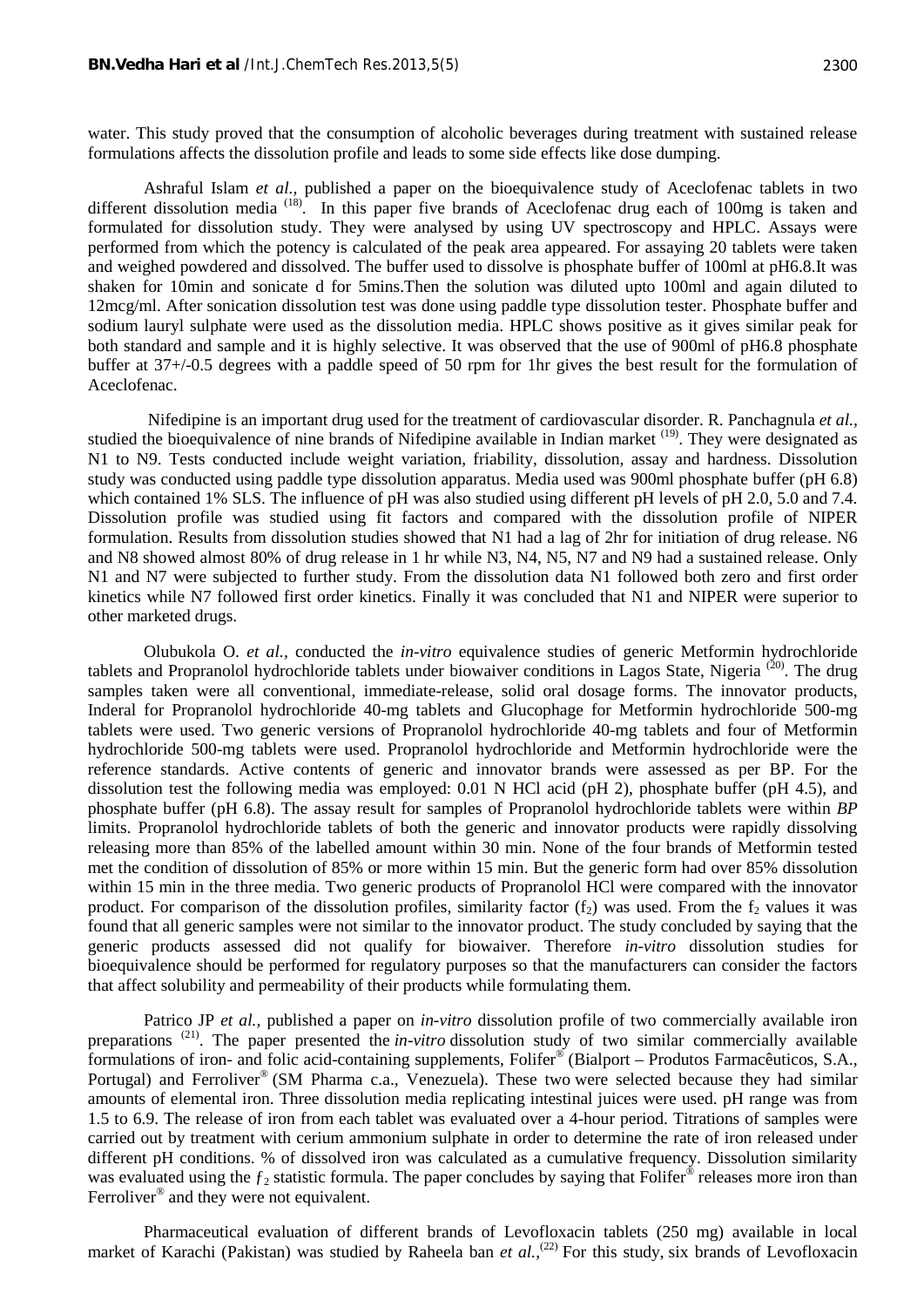designated as Levo 1 to Levo 6 were used. It was observed that all the six tablets were in accordance with USP and BP. Levo 6 was found to be thicker than all other tablets under study. The results of the assay of chemical content of Levofloxacin tablets showed that the active content in all formulations were between 95% and 105% of the labelled amount. From the statistical evaluation (ANOVA) it was observed that there was no significant variation in content of active moiety. From this paper it was evident that the variation in the weight and thickness of the tablets play a key role in the compliance of patients. At the same time they have no meaning when the thickness of the tablets was adjusted accordingly. The amount of Levofloxacin in different brands was between 95 to 105% which indicate that the amount of active ingredient in each brand was within the pharmacopoeia limits.

A paper was published by A.R. Chandrasekaran *et al.*,<sup>(23)</sup> based on the *in-vitro* bioequivalence evaluation of Paracetamol tablets. Six brands of Paracetamol 500 mg tablets were taken for this study. Weight variation, hardness, friability, disintegration time was carried out according to USP and BP limits. Dissolution test was demonstrated using USP apparatus I with dissolution media phosphate buffer of pH 5.8. Brands B, C, D, E and F were readily available in solution. All the dissolution characteristics of six brands appear to be similar and there was no significant difference from various manufactures.

 Bioequivalence of twelve brands of Sulphadoxine Pyrimethamine in Nigera was studied by A. Ochekpe1*et al.*<sup>(24)</sup> The study was conducted using three different dissolution media. 0.1 N HCl and phosphate buffers at pH 4.5 and 6.8 were the dissolution media used. Dissolution apparatus used for this study was dissolution test apparatus II. According to the USP specification, in pH 6.8 phosphate buffer the drug release in the media after 30 min should be more than 60%. For brands 2, 4, 5, 7, 8, 9, and 10 the release of both active ingredients were more than 60% while for Brand 1 drug release was less than 50% and Brand 11 showed less than 20% after 60 min. From the *f*1 and *f*2 values brands 2, 5, 7, 8, and 10 were similar to the reference product.

#### **Conclusion:**

In the current industrial practice, to compare with the multi brand generic molecules and to provide enough therapeutic activity of the dosage form, *in-vitro* bioequivalence plays an important role. In this review article we have compiled the information on *in-vitro* bioequivalence studies along with its importance, various methods involved in bioequivalence studies which is suitable for both institutional and industrial practice as per the Pharmacopeia limits and requirements. The post marketing *in-vitro* bioequivalence studies of different brands provides the significant information regarding the quality of the different brands. It is confirmed by the result published by various authors with different generic molecules and compared with different brands. With this we would conclude that *in-vitro* bioequivalence studies are needed and can make an impact on the dosage form manufacturing companies.

## **References:**

- 1. Guidance for industry: bioavailability and bioequivalence studies for orally administered drug products general considerations – United States Food and drug Administration.
- 2. British Pharmacopeia, the British Pharmacopoeia Commission, United Kingdom 2010.
- 3. US Pharmacopeia, United States Pharmacopeial Conventions, United States 2009.
- 4. Indian Pharmacopeia, Ministry of Health and Family Welfare, Govt. of India, 2010
- 5. Seubpong Kumpusiri, Patima Maneesatid. The dissolution procedure: Development and validation, Pharmacopeial forum, 2005, 31(5).
- 6. J.W. Moore, H.H. Flanner, Mathematical comparison of curves with an emphasis on *in-vitro* dissolution profiles, Pharm.Tech, 1996**,** 20(6), 64-74.
- 7. Vinod P. Shah, Yi Tsong, Pradeep Sathe and Jen-Pei Liu*, In-vitro* dissolution profile comparison statistics and analysis of the similarity factor,  $f_2$ . Pharmaceutical research, 1998, 15(6), 889-896.
- 8. Mukesh C.Gohel, Krishnakant G.Sarvaiya, Neelima R.Mehta, Chirag D.Soni, Vinita U.Vyas and Rikita K. Dave. Assesment of similarity factor using different weight variation approaches, Dissolution Technology, 2005,22-27.
- 9. Yuksel N, Kanik AE, Baykara T, Comparison of *in-vitro* dissolution profiles by ANOVA-based, model dependent and independent methods, Int J Pharm, 2000,209, 57-67.